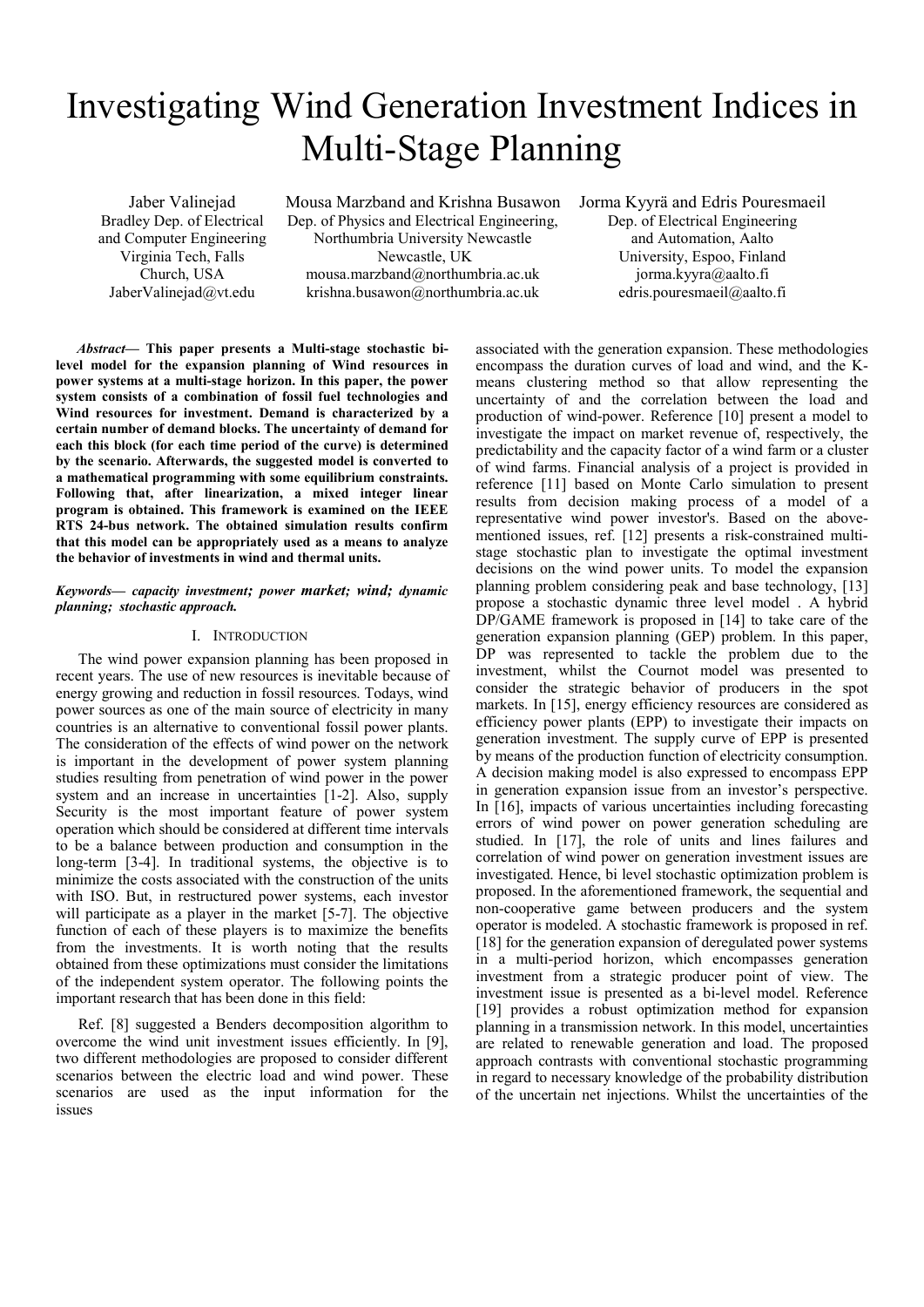net injections are expressed by an ordinary uncertainty set. A main concern of governments as regards renewable energy includes renewable electricity policies as well as how to combine them so as to enhance the extension of renewable energy technologies cost-effectively. These issues are examined in [20]; consequently, a financial framework is presented so that feed-in tariffs are combined with investment subsidies as well as soft loans. Optimal government policy is investigated in reference [21] when private investment produces information. In reference [21], it is shown that if the investment subsidy is supported by a non-distortionary, lumpsum tax, the government obtain its favorable offspring.

In this paper, the investment in wind power plants is expressed by considering the components of uncertainty and of the power market by dynamic stochastic MPEC model. The purpose of this paper is to maximize the profit from the investment in wind units (WU) as well as base and peak units(BPU) in a specified period of 10 years. The second level problem is convex; Therefore, the problem can be solved by optimization methods. In the proposed model, the power system is assumed to have WU and BPU so that limitation of the transmission network is considered. The unit technologies for investment are different kinds of WU and BPU so that uncertainties related to the generating of WU and consumers are considered in this network.

The paper is presented as follows. The mathematical formulation of the problem is presented in Section 'Mathematical formulation'. Subsequently, information of case study which is IEEE 24-bus Reliability Test System as well as simulation results are provided in the section 'Case studies'. Finally, Section 'Conclusion' provides some relevant conclusions.

## II. MATHEMATICAL FORMULATION

In the following section, the mathematical formulation of this paper is presented. In this model,  $w$  as index for scenario,  $y/\mathbf{y}^t$  as indexes for year, t as index for demand blocks, i as index for existing generation unit, s as index for new BPU,  $i$ as index for load,  $h$  as index for capacity of investment option, and  $n/m$  as indexes for bus are considered.

## A. The Dynamic stochastic bi-level model for wind investment

The first level shows an investment problem of conventional producers with a view to maximize the present value of the total profit of investment (whether BPU or WU). Due to the fact that the proposed model is multi stage, dynamic constraints are presented in the first level. The second level problem is to model spot market where the priority is to maximize the social welfare. In this model, maximizing the social welfare as objective function of second level problem is equivalent to minimizing the generation cost. DC power flow equations, in addition to the limitation of units' production are envisaged as constraints of second level problem. Furthermore, market clearing prices as well as units' production as outputs of the second level problem are fed back to first level one. It is worth mentioning that market clearing prices are equivalent to dual variables related to the power balance constraints.

Minimize 
$$
\sum_{y} \frac{1}{1+f} y^y \sum k_s^{TH} X_s^{TH} + \sum_{y} \frac{1}{1+f} y^y \sum_{t} (1-S) c_m^{inv} X_{yn}^W
$$
  
\n
$$
\sum_{n} P_{n,w}^W \lambda_{ntw} + \sum_{n} \sum_{y} P_{y'n,tw}^{PY} \lambda_{ntw}
$$
\n
$$
- \sum_{y} (\frac{1}{1+f})^y \sum_{t} N_t^h \sum_{w} \gamma_{ww}^W
$$
\n
$$
\sum_{s} P_{yj,sw}^{TH} \lambda_{ntw} - \sum_{s} P_{s,b,sw}^{TH} CS_{sb}^{TH}
$$
\n
$$
\sum_{s} P_{yj,sw}^{TH} \lambda_{ntw} - \sum_{s} \sum_{y'} P_{yj,stw}^{TH} CS_{syy'}^{TH}
$$
\n
$$
\sum_{i} P_{yinv}^{ES} \lambda_{ntw} - \sum_{i} P_{yinv}^{ES} CS_i^{ES}
$$

The objective function (1) includes expected revenue offset by investment cost so that it means the present value of the minus expected profit in the planning horizon. This objective function includes three terms. The first and second term of profit function (1) is associated to the investment cost of new BPU and WU, respectively. The third term of profit function (1) is the expected profit earned by selling power in the market clearing. In this constraint,  $F$  and  $S$  are Discount rate and Subsidy percent, respectively.

 $X_{sh}^{TH}$  is Almaan investment cost of instance and  $(X_{sh}^{TH})$  is Option h for investment capacity of new BPU is  $k_{s}^{TH}$  is Annual investment cost of installed unit ( $\epsilon/MW$ ). (MW).  $N_t^h$  is Weight of demand block t in year y.  $\gamma_{tw}$  is Weight of scenario w in demand block t.  $C_n^{inv}$  is Investment cost of wind power at bus n.  $X_{yn}^W$  is Wind power constructed at bus n.  $P_{\text{yitw}}^{\text{ES}}$  is Power produced by existing unit i (MW).  $P_{y_{stw}}^{TH}$  is Power produced by new BPU *s*.  $P_{y_{ntw}}^{W}$  is Wind power produced at bus n.  $P^{THY}$  $P^{THY}$  is Power produced by new thermal unit s, in year  $\mathbf{y}^{\prime}$ , In the years after the installation in year y (MW).  $\check{CS}_{S}^{TH}$  is Price offered by new BPU ( $\epsilon/MWh$ ).  $CS_i^{ES}$  is Price offered by the existing unit producer.  $CS_{\mathit{Syy'}}^{THY}$  is Price offered by new BPU s, in year y', In the years after the installation in year y.  $\lambda_{n\mu\nu}$  is market price.

$$
X_{yn}^W = \sum_{L} u_{ynl}^W X_{nl}^W, \ \sum_{L} u_{ynl}^W = 1 \quad u_{ynl}^W \in \{0, 1\}
$$
 (2)

Constraint (2) means wind power investment is available only in discrete blocks. According to (2), just one capacity of wind units must be constructed at each bus of the power network for each year in multi stage planning.

$$
0 \le \sum_{y} X_{yn}^{W} \le X_{n}^{W \text{ max}} \tag{3}
$$

 Constraint (3) Defines maximum capacity of wind units along a multi-stage horizon that can be constructed in each location with wind power facilities.

$$
X_{yy}^{WY} = X_{yn}^{W} \quad \forall y, y \in \{X_{y,n}^{W} > 0, y > y'\}
$$
 (4)

 Due to the fact that this model is kind of multi stage, dynamic dependency constraints on decision variables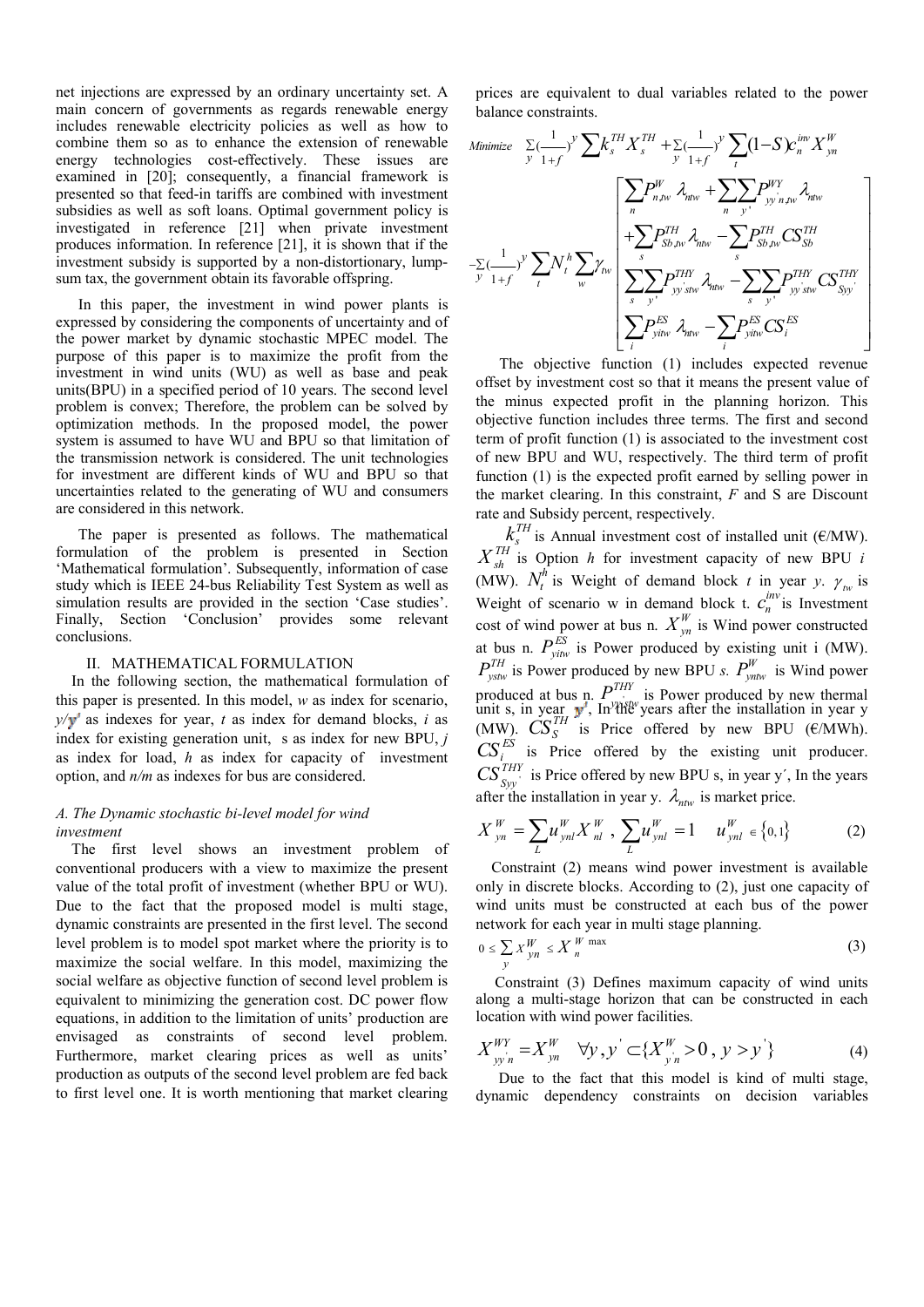associated with the wind investment must be considered. This conception is represented in constraint (4). According to this constraint, constructed units are assumed as existing units in the upcoming years.

$$
P_{yn,w}^W \le K_{n,w} X_{yn}^W \tag{5}
$$

Constraint (5) imposes that wind production at any operating condition is limited to the constructed wind unit at the related bus multiplied by a factor which presents the wind unit intensity at that bus and scenario.

$$
X_{ys}^{TH} = \sum_{h} u_{ysh}^{TH} X_{ysh}^{TH}, \sum_{h} u_{ysh}^{TH} = 1: u_{ysh}^{TH} \in \{0, 1\}
$$
 (6)

Constraint (6) defines that investment capacities for new BPU are only accessible in discrete blocks.

$$
X_{yy's}^{THY} = X_{ys}^{TH} \quad \forall y, y' \subset \{X_{y's}^{TH} > 0, y > y'\}
$$
 (7)

Dynamic constraints on decision variables related to the thermal units are represented in constraint (7).

$$
\sum_{y} \left( \frac{1}{1+f} \right)^y \left( \sum_{n} (1-S) C_n^{inv} X_n^W + \sum_{s} k_s^{TH} X_{ys}^{TH} \right) \le K^{\max} \tag{8}
$$

Available budget limitation represented in (8) for investment in WU and new BPU.  $C_n^{invyear}$  is annualized investment cost of wind unit at bus n.

$$
CS_{\mathit{S}\mathit{y}\mathit{y}\mathit{y}}^{\mathit{THY}} = CS_{\mathit{S}}^{\mathit{THY}} \ \forall \mathit{y}, \mathit{y} \in \{X_{\mathit{y}\mathit{y}}^{\mathit{THY}} > 0, \mathit{y} > \mathit{y}'\} \tag{9}
$$

 For decision variables related to the marginal cost of new thermal investments, dynamic dependency constraints must be considered so that this conception is presented in constraint (9).  $X^{WY}$  $X^{WY}_{yyn}$  is available Capacity of new wind unit installed at bus n, in year  $\psi^*$ , In the years after the construction in year y (MW).

$$
0 \le P_{y_{y,n,w}}^{WY} \le X_{y_{y,n}}^{WY} \quad \forall y, y \in \{X_{y,n}^{W} > 0, y > y'\} \quad (10)
$$

Constraint (10) is related to power limitations for blocks of generation constraints of wind turbine units in next years.

$$
\min \sum_{i} \sum P_{jitw}^{ES} CS_{i}^{ES} + \sum_{s} \sum P_{yStw}^{TH} CS_{s}^{TH} + \sum_{s} \sum P_{yStw}^{TH} CS_{s}^{TH} \tag{11}
$$

 The objective function of second level issue to clear the market is represented by the minus social welfare in constraint (11).

$$
\sum_{i} P_{yitw}^{ES} + \sum_{s} P_{ystw}^{TH} + \sum_{s} P_{yy}^{WY} + \sum_{s} P_{yy'stw}^{THY} + P_{yntw}^{W}
$$

$$
- \sum_{m} B_{nm}^{PU} S_{b} (\theta_{ytmw} - \theta_{ytmw}) = \sum_{j} d_{yjtw} : \lambda_{ntw}
$$
(12)

 Constraint (12) defines the power balance at each bus so that the related dual variables are as or market clearing prices.

$$
0 \le P_{yy'stw}^{THY} \le X_{yy's}^{THY} \quad \forall y, y' \subset \{X_{y's}^{THY} > 0, y > y'\} \tag{13}
$$

 $\sum u_{vsh}^{TH} = 1: u_{vsh}^{TH} \in \{0,1\}$  (6) second level constraints. In second level problem, lossless DC Power bounds for blocks of generation units are as other model is used for the power flow through transmission lines. Constraint (13) is related to the power bounds for blocks of generation constraints of new BPU units in the next years.

## B. Multi-Stage stochastic mathematical program with equilibrium constraints (MPEC)

Owing to the fact the second level problems are continuous and linear, they are convex; consequently, KKT conditions can be used as a means to convert the proposed bi-level model to one level problem (MPEC) [7]. This resulting model is nonlinear because of existence of nonlinearities terms in the objective function of first level and in complementarity conditions obtained by enforcing KKT conditions to second level. Therefore, linearization is used to convert this problem to MILP one. To find a linear term

$$
\sum_{n} P_{n,tw}^{W} \lambda_{n,tw} + \sum_{s} P_{Stw}^{TH} \lambda_{n,tw}
$$
\n
$$
+ \sum_{i} P_{yitw}^{ES} \lambda_{n,tw} + \sum_{s} \sum_{y} P_{yy'stw}^{THY} \lambda_{n,tw}
$$
, the strong duality

theorem and some of the KKT equalities is used. In addition,  $0 \le a \perp b \ge 0$  can be replaced by  $a \geq 0, b \geq 0, a \leq \tau M, b \leq (1 - \tau)M, \tau \in \{0,1\}$ , where M is a large enough constant [7].

## III. CASE STUDY

To validate the proposed model, IEEE 24-bus reliability test System is considered as case study as it is depicted in Fig. 1 [19].

## A. IEEE 24-bus Reliability Test System description

 The input data related to demands and power units are according to [26]. Buses 7, 9 as well as 10 are assumed as imminent sites for installation of the wind units whilst buses 10, 11 and 14 are envisaged as upcoming sites so as to construct new thermal units. The multi stage planning is undertaken for ten years so that annual demand growth as well as annual discount rate are considered to be 10% and 8.7%, respectively. In addition, 1500 million dollars are considered as budget to invest new units in multi stage planning. Also, capacity of wind units is accessible in discrete 50-MW blocks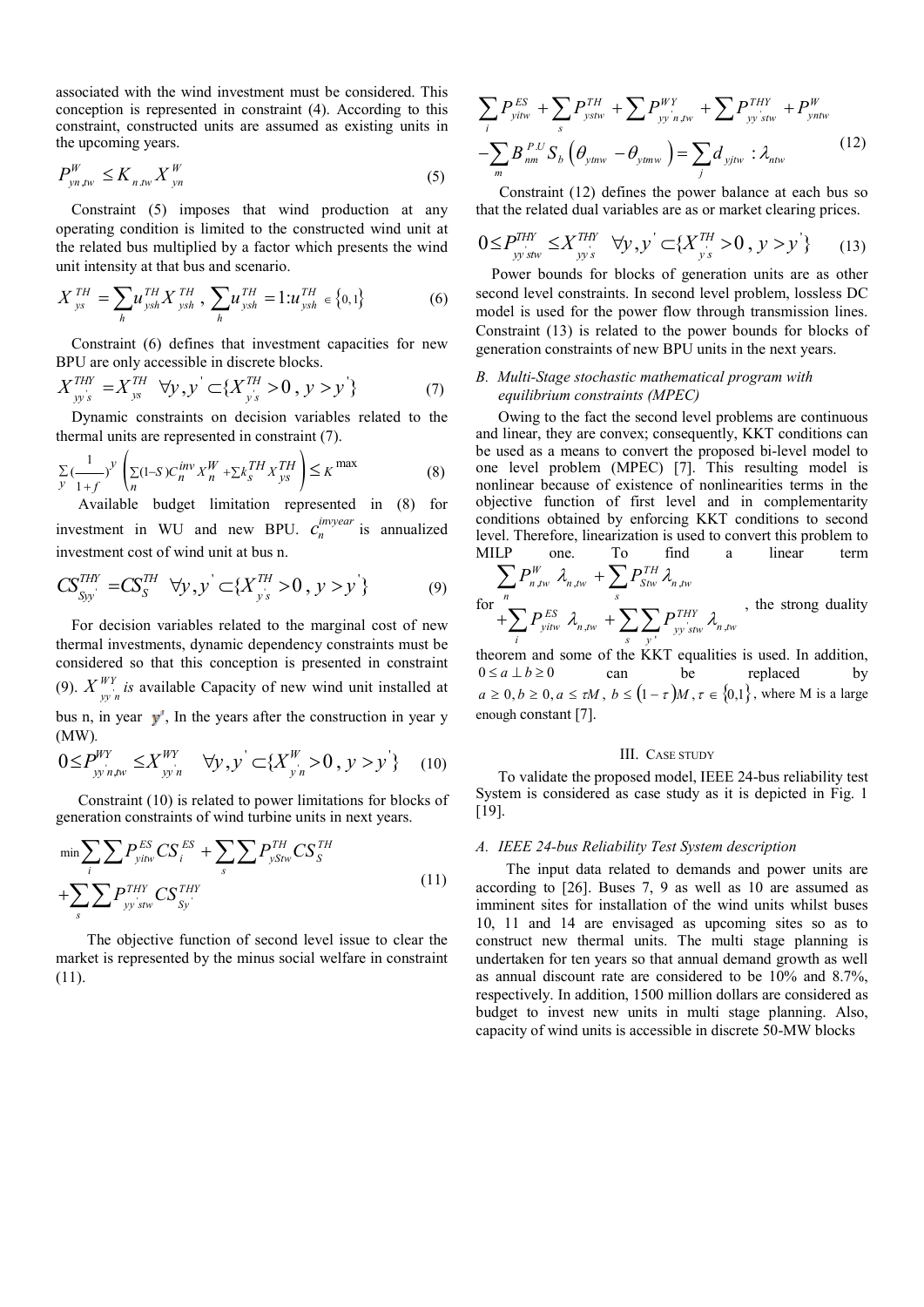

Fig. 1. IEEE 24-bus reliability test System [25]

Maximum capacities of wind units which can be constructed at buses 7, 9 and 10 are equal to 1000, 500 and 500 MW accordingly. Furthermore, base and peak technologies are considered as thermal units to invest. Base units includes high investment cost but small production cost whilst peak units have low investment cost but high production cost. Candidate capacity of base units are 0 and 500 MW. On the other hand, capacities 0, 200 and 250 are considered for investment in peak units. To solve this model, Solver XPRESS software GAMS is used. The Original problem has involves 1132783 rows, 1048522 cols, 2368893 elements and 351620 global. In addition, the resolved problem has involves 50476 rows, 80637 cols, 202927 elements and 490 global.

## B. Result and Discussion

 Table I presents the Results of the dynamic stochastic MPEC model for IEEE 24-bus Reliability Test System. The results of this case study are discussed as bellow:

 In this market, the total capacity added by the producer in the planning horizon has been obtained equal to 3100 Mw so that producer invests 1600 MW in the wind technology and 1500 MW in the base technology. Also, distribution of the investment is as the below: 1450 MW on wind technology in the first year, 500 MW on base technology in the second year, 50 MW on wind technology in the fifth year, 500 MW on base technology in the sixth year, 50 MW on wind technology and 500 MW on base technology in the ninth year and 50 MW on wind technology in the tenth year of the planning period. Because the fact that offers of base units are less than offers of peak ones, total of new thermal constructions are based on base technologies. In addition, the total of WU and of BPU investments over the planning period are equal to 1159 M\$ and 340 M\$ accordingly.

It can be figured out that the production in the first year of planning period is 9147 MWh so that the production of wind, existing and base units is 3035 MWh, 6112 MWh and 0 MWh,

respectively. The production the new BPU production in the second year is 4024 MWh because of installation of 500 MW base technologies in bus 14 while the production of existing units decreases 44.36%. In second, third and fourth years, no wind units added to network and therefore, the wind production in these years is the same and equal to 3052 MWh. In these years, the total capacity of wind units is used for the production because this technology has no generating cost. The wind unit production in the fifth year increases 3.28% compared with the fourth year as a result of construction of 50 MW wind unit in bus 9. The production of new BPU in the sixth year has been increased by 92.04% compared to the fifth year in view of construction of 500 MW base unit in bus 11 and therefore the production of existing units decreases 36.45%. In the two next years, the production of the existing units has been increased by 34.45% and 29.93% compared to the sixth year, respectively, as a result of demand growth and no investment in wind or thermal technologies in these years. The production of wind and of new thermal units has been increased by 3.1% and 45.29% in the ninth year compared to the eighth year, respectively in view of installation of 500 MW base unit in bus 14 and of 50 MW wind technologies in bus 7. In the last year, the production of the existing, WU and new BPU is obtained 6889MWh, 3352 MWh, and 1256 MWh, respectively.

In the each year of planning, the market price increases due to demand growth so that 75.177 (\$/MWh) is obtained for the average market price. In addition, the total profit of the investor in the dynamic approach have been calculated 483.38 M\$.

• Impact of the Available Budget on the Investment

 Table II shows the invested capacity in planning duration (ICIPD) and available capacity in planning duration (ACIPD) for WU and BPU in terms of available budget. ICIPD and ACIPD for new BPU have been obtained equal to 1500 MW and 3000 MW for the available budget 150 m\$, respectively. For calculate ACIPD must be noted that the unit is added to the network in the sixth year, can be used for 5 years. Therefore, for ACIPD of the new BPU, the amount of  $5*500+2*500+1*500$  is equal to 3000 MW in this available budget. ICIPD and ACIPD increase by increasing in the budget from 15 M\$ to the 1800 M\$. . ICIPD in the budget 2400 M\$ is same as the budget 1800 M\$ while ACIPD have been increased by 500 MW. ICIPD and ACIPD for the budget 3000 M\$ is same as the budget 2400 M\$ and equal to 3250Mw and 26350, respectively. It can be seen increase in budget have no effect on ICIPD and ACIPD in large budget. Ina addition, Increase of ACIPD means that the more capacity is quickly added to the network.

 Decrease in the budget cause the delay in investment. Investment in WU increases by increasing in the budget when the 1500 MW BPU have been added to the network. Therefore, it influence on the time of investment in BPU. In addition, the net profit increases by increasing in the budget. Furthermore, increase in budget has no effect on the net profit in large budget.

• Impact of the subsidy percent on the Investment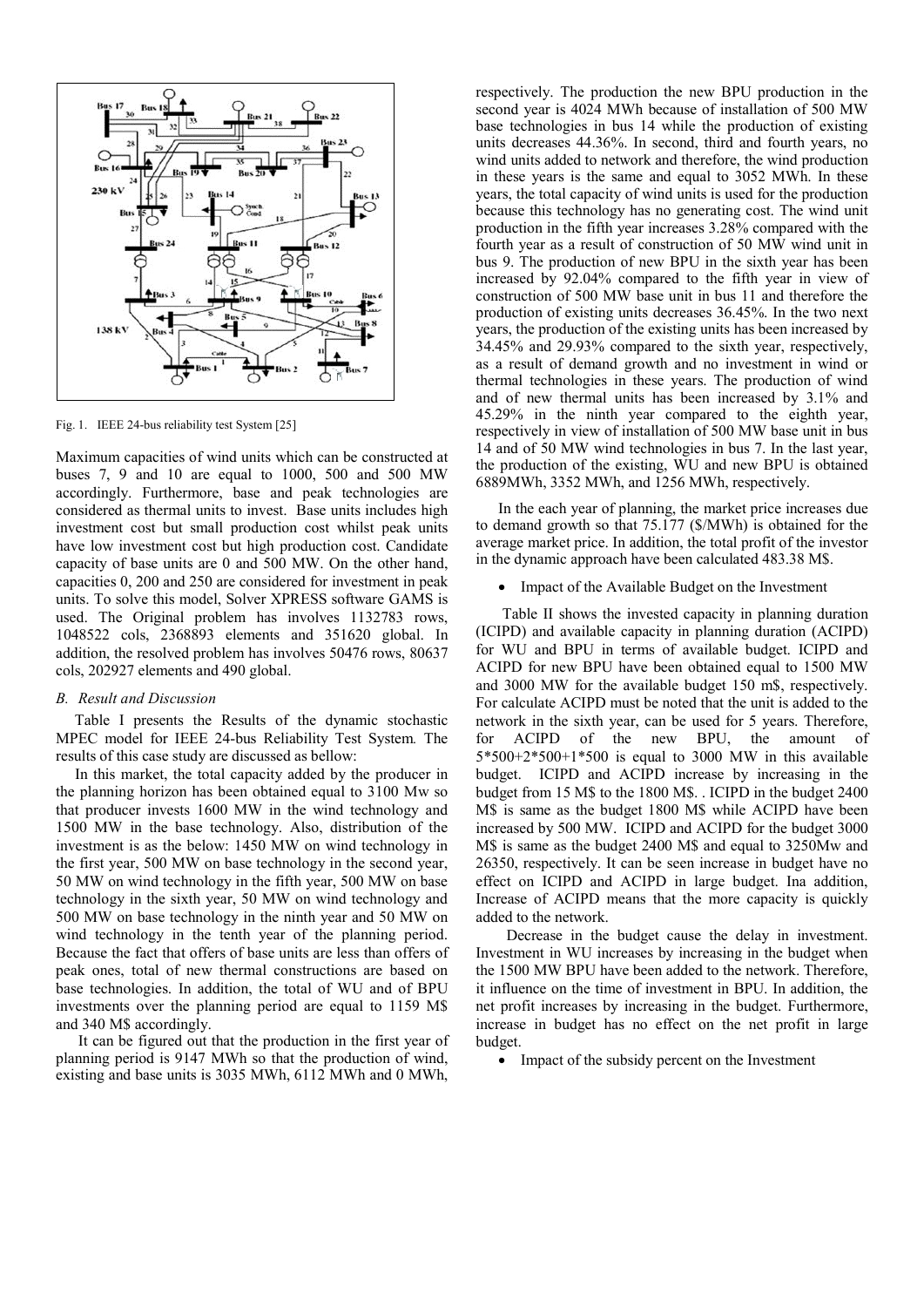| Year                              |               |          |                |          |          | 6        |          |              | o       | 10       | Total    |
|-----------------------------------|---------------|----------|----------------|----------|----------|----------|----------|--------------|---------|----------|----------|
| Invested capacity (MW)            | 1450          | 500      | $\theta$       | $\Omega$ | 50       | 500      |          | $\theta$     | 550     | 50       | 3100     |
| Wind investment (MW)              | 1450 (7-9-10) | $\theta$ | 0              |          | 50(7)    | $\theta$ |          | $\mathbf{0}$ | 50(7)   | 50(7)    | 1600     |
| <b>Base investment (MW)</b>       | 0             | 500(14)  | $\overline{0}$ | $\theta$ | $\Omega$ | 500(11)  | $\Omega$ | $\mathbf{0}$ | 500(14) | $\theta$ | 1500     |
| Peak investment (MW)              |               |          | 0              | $\Omega$ |          |          | $\Omega$ | $\theta$     | 0       |          | $\Omega$ |
| Wind production (MMWh)            | 3.035         | 3.051    | 3.052          | 3.052    | 3.152    | 3.155    | 3.157    | 3.158        | 3.256   | 3.352    | 31.42    |
| <b>Existing generation</b> (MMWh) | 6.11          | 3.09     | 4.14           | 5.31     | 6.53     | 4.15     | 5.58     | 7.25         | 5.14    | 6.88     | 54.2     |
| <b>New BPU production (MMWh)</b>  | $\Omega$      | 4.024    | 4.12           | 4.2      | 4.27     | 8.2      | 8.36     | 8.5          | 12.35   | 12.56    | 54.2     |
| Wind Investment (MS)              | 160.08        | 147.27   | 135.49         | 124.65   | 118.63   | 109.14   | 100.41   | 92.38        | 87.82   | 183.40   | 1159.293 |
| <b>BPU</b> Investment (MS)        |               | 31.17    | 29.2           | 26.86    | 24.71    | 45.476   | 41.838   | 38.49        | 53.12   | 48.87    | 340.31   |
| Net profit (M\$)                  | 40.89         | 45.24    | 45.22          | 45.05    | 45.31    | 49.2     | 49.98    | 50.51        | 54.91   | 57.06    | 483.38   |
| Average price (\$/MWh)            | 72.683        | 73.084   | 73.779         | 74.341   | 74.674   | 75.131   | 75.54    | 76.361       | 77.523  | 78.655   | 75.177   |

TABLE II. THE SENSITIVITY OF ICIPD AND ACIPD FOR INVESTED UNITS IN TERMS OF AVAILABLE BUDGET .

| <b>Budget</b> |      | (MW)<br>ICIPD |              | <b>ACIPD (MW)</b> |            |              |  |
|---------------|------|---------------|--------------|-------------------|------------|--------------|--|
|               | WU   | <b>BPU</b>    | <b>Total</b> | WU                | <b>BPU</b> | <b>Total</b> |  |
| 15            | 100  | 0             | 100          | 300               | 0          | 300          |  |
| 150           | 50   | 1500          | 1550         | 50                | 3000       | 3050         |  |
| 600           | 350  | 1500          | 1850         | 2600              | 9000       | 11600        |  |
| 900           | 1050 | 1500          | 2550         | 7850              | 8000       | 15850        |  |
| 1200          | 1200 | 1500          | 2700         | 11350             | 7500       | 18850        |  |
| 1800          | 1750 | 1500          | 3250         | 16300             | 9500       | 25850        |  |
| 2400          | 1750 | 1500          | 3250         | 16350             | 10000      | 26350        |  |
| 3000          | 1750 | 1500          | 3250         | 16350             | 10000      | 26350        |  |

TABLE III. THE SENSITIVITY OF ICIPD AND ACIPD FOR INVESTED UNITS IN TERMS OF SUBSIDY PERCENT

| <b>Subsidy percent</b> |      | <b>ICIPD (MW)</b> |              | <b>ACIPD</b> (MW) |            |              |  |
|------------------------|------|-------------------|--------------|-------------------|------------|--------------|--|
|                        | WU   | <b>BPU</b>        | <b>Total</b> | WU                | <b>BPU</b> | <b>Total</b> |  |
| 0.05                   | 400  | 1500              | 1900         | 2750              | 9500       | 12250        |  |
| 0.1                    | 1250 | 1500              | 2750         | 5350              | 6000       | 11350        |  |
| 0.15                   | 850  | 1500              | 2350         | 6700              | 4500       | 11100        |  |
| 0.2                    | 1450 | 1000              | 2450         | 9500              | 2500       | 12000        |  |
| 0.25                   | 1400 | 500               | 1900         | 9700              | 1000       | 10700        |  |
| 0.3                    | 1500 | $\Omega$          | 1500         | 11900             | $\theta$   | 11900        |  |
| 0.4                    | 1500 | 0                 | 1500         | 13400             | $\theta$   | 13400        |  |
| 0.5                    | 1700 | $\Omega$          | 1700         | 15500             | $\Omega$   | 15500        |  |
| 0.6                    | 1850 | 1000              | 2850         | 17150             | 2000       | 19150        |  |
| 0.7                    | 2000 | 1000              | 3000         | 20000             | 3500       | 23500        |  |
|                        | 2000 | 1500              | 3500         | 20000             | 9500       | 29500        |  |

 Table III shows the sensitivity of ICIPD and ACIPD for invested units in terms of subsidy percent. It was observed that ACIPD of WU have been increased by increasing subsidy percent while ICIPD of WU may be decreased. The maximum of ICIPD and ACIPD for WU is 2000 MW and 20000 MW,

respectively. The time of investment in BPU are affected by increasing subsidy percent and therefore increase in ACIPD of wind units. At the first, ACIPD of new BPU have been decreased when subsidy percent increased from 0 to 0.3. Then, ACIPD of new BPU units have been increased from subsidy percent 0.5. In addition, The more investment in wind units occurs in the earlier years when amount of the subsidy percent is increased. Total capacity of wind units have been invested in first year of planning for subsidies percent 0.7 and 1.

Impact of the demand on the Investment

 Table IV shows the sensitivity of ICIPD and ACIPD for invested units in terms of demand consumption. The capacity of transmission lines are assumed to 3fmax in this case. . ICIPD and ACIPD of new thermal units increase by increasing demand consumption while ACIPD of wind units decreases in planning duration. Figure 8 and9 depict the investment in wind and thermal units in the planning duration in terms of the demand consumption, respectively.

TABLE IV. THE SENSITIVITY OF ICIPD AND ACIPD FOR INVESTED UNITS IN TERMS OF DEMAND CONSUMPTION

| <b>Load factor</b> |      | ICIPD<br>(MW) |              | <b>ACIPD (MW)</b> |            |              |  |
|--------------------|------|---------------|--------------|-------------------|------------|--------------|--|
|                    | WU   | <b>BPU</b>    | <b>Total</b> | WU                | <b>BPU</b> | <b>Total</b> |  |
| 0.6                | 2000 | 500           | 2500         | 18700             | 2000       | 20700        |  |
| 0.8                | 1900 | 1000          | 2900         | 16700             | 5500       | 22200        |  |
|                    | 2000 | 1500          | 3500         | 16000             | 7000       | 23000        |  |
| $1.2\phantom{0}$   | 1450 | 2000          | 3450         | 13400             | 11500      | 14900        |  |
| 1.4                | 1500 | 2500          | 4000         | 11700             | 13500      | 25200        |  |
| 1.6                | 1950 | 3000          | 4950         | 9950              | 17500      | 25550        |  |

 Figure 2 shows changes in the production of units in terms of the demand consumption. It can be seen that the production of wind units decreases by increasing in demand consumption and decreasing in ACIPD of wind units while that the production of existing and new BPU increases in the planning duration. New BPU have more production in demand, supply by increasing the demand consumption due to their less operating cost with respect to the existing units and their less investment cost compared with the WU.



Fig. 2. Changes in the production of units in terms of the demand consumption.